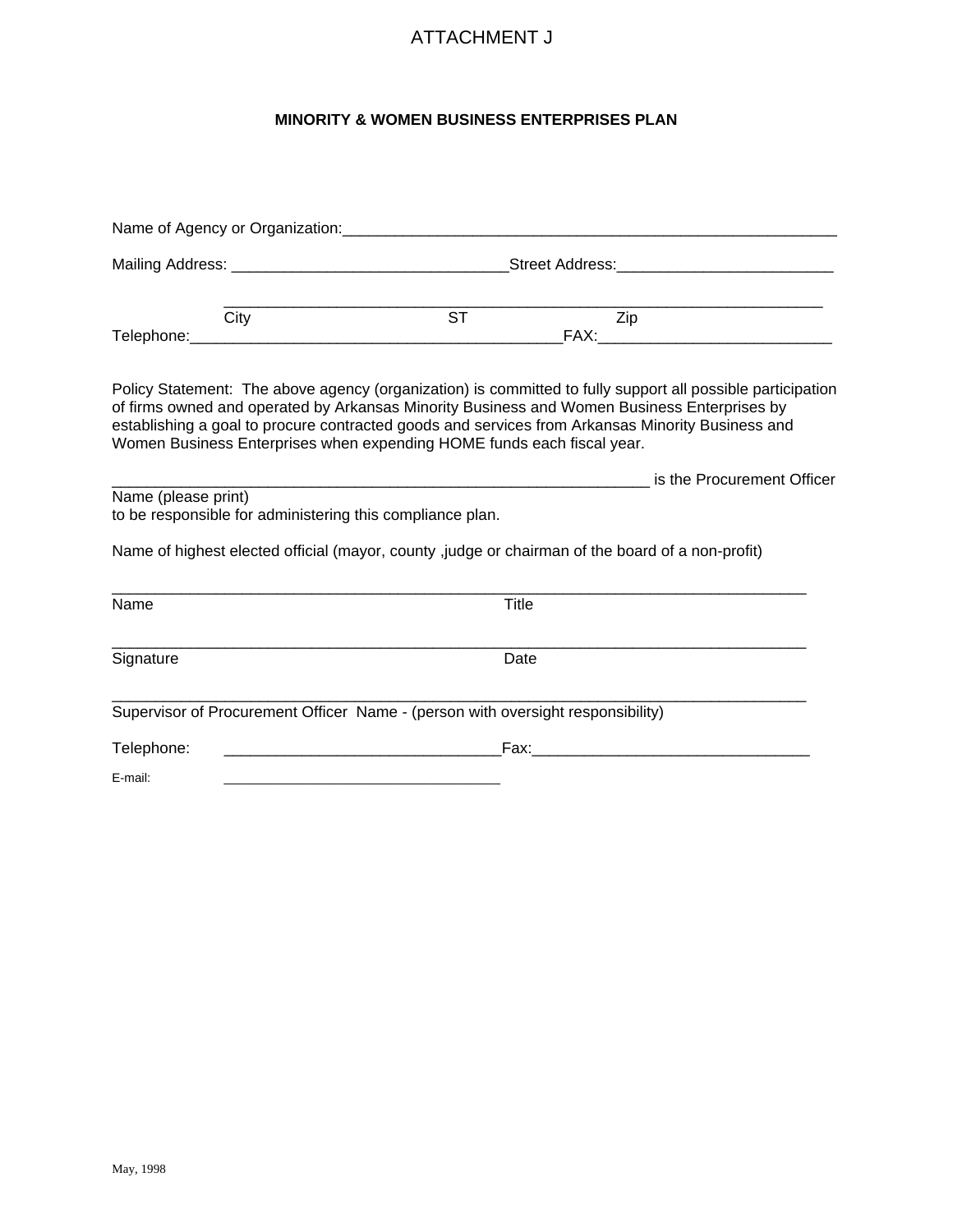## **Strategies and Procedures to Comply with MBE & WBE**

Procedures and initiatives that you should consider are as follows: (We are not suggesting that this form be followed verbatim because you may already had a system in place which accomplished the same thing. However, it is required that you implement these procedures and document initiatives to interact with MBE and WBE businesses.)

| <b>Projected Date</b><br>Procedures or Initiatives<br>are to be Implemented | Actual<br>Date<br>Implemented |                                                                                                                                                                                                                                                                       |
|-----------------------------------------------------------------------------|-------------------------------|-----------------------------------------------------------------------------------------------------------------------------------------------------------------------------------------------------------------------------------------------------------------------|
|                                                                             | (1)                           | Utilize Office of State Purchasing of the Department of Finance and<br>Administration and Minority Business Development/AIDC, MBE &<br>WBE Directories and develop a local list of MBEs/WBEs to use in<br>specific communities.                                       |
|                                                                             | (2)                           | Attend and/or participate in local Economic Development Meetings at<br>least once annually during the fiscal year in which HOME funds are<br>used to seek minority vendors.                                                                                           |
|                                                                             | (3)                           | Provide names and addresses of local minority business to Minority<br>Business Development Division/AIDC and the Office of State<br>Purchasing, which are not on their lists.                                                                                         |
|                                                                             | (4)                           | Work with local organizations to seek MBE and WBE to purchase<br>products, services, i.e., churches, NAACP, Business and Professional<br>Women's Association, Chamber of Commerce, related organizations,<br>etc.                                                     |
|                                                                             | (5)                           | Hold monthly meetings with appropriate staff to discuss<br>accomplishments and promote increased efforts to utilize MBE and<br>WBE.                                                                                                                                   |
|                                                                             | (6)                           | Develop list of common goods and services that known MBE and<br>WBE can provide, i.e., contractors, lenders, realtors, legal consul-<br>tants, specialty contractors such as plumbers, electricians, roofers,<br>landscapers, etc., and discuss with staff regularly. |
|                                                                             | (7)                           | Have available for MBEs and WBEs a list of products and services<br>normally let to bid.                                                                                                                                                                              |
|                                                                             | (8)                           | Publish statement of public policy and commitment to affirmative<br>marketing to MBEs/WBEs in the print media of widest local circulation.<br>Retain copy in file.                                                                                                    |
|                                                                             | (9)                           | Place ads or announcements in local print and/or electronic media to<br>market and promote contract and business opportunities for<br>MBEs/WBEs. Clip and retain copy in file.                                                                                        |
|                                                                             | (10)                          | Notify MBEs/WBEs by direct mail of all awards or agreements for<br>projects involving five or more units. Describe activity and<br>number of units to be developed giving name, address of owner,<br>manager or sponsor.                                              |
|                                                                             | (11)                          | Include any other procedures that the agency deems necessary to<br>comply with the goals and objectives of the compliance plan.                                                                                                                                       |